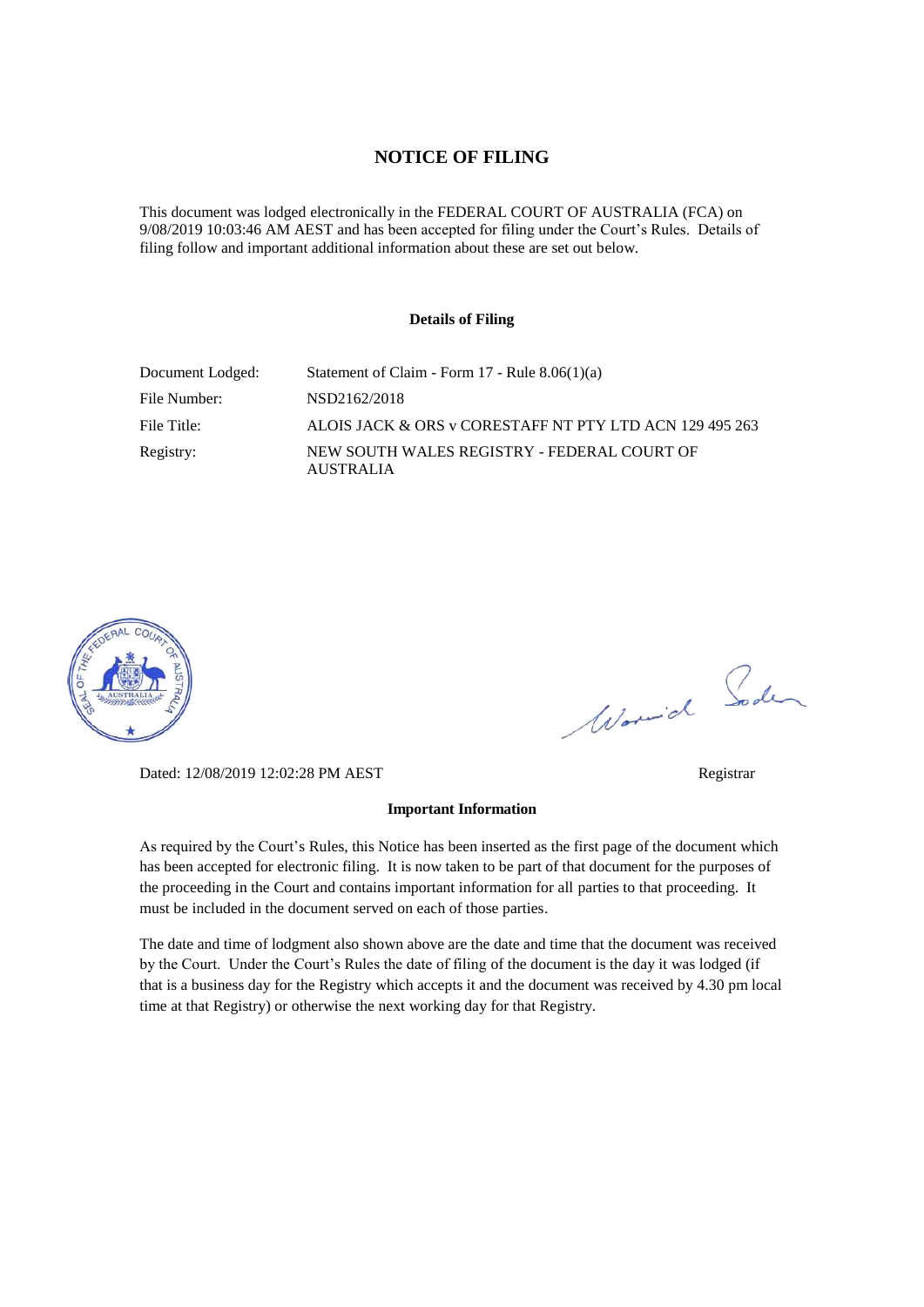This Amended Statement of Claim is filed pursuant to order 2 of Bromwich J's orders dated 6 /



# **Amended Statement of Claim**

No. NSD 2162 of 2018

**Federal Court of Australia** District Registry: New South Wales **Division: General** 

### **Alois Jack and others**

Applicants

# CoreStaff NT Pty Ltd (ACN 129 495 263)

Respondent

### Index

| A.          |  |  |  |
|-------------|--|--|--|
| <b>B.</b>   |  |  |  |
| B.1         |  |  |  |
| B.2         |  |  |  |
| B.3         |  |  |  |
| B.4         |  |  |  |
| B.5         |  |  |  |
| <b>B.6</b>  |  |  |  |
| B.7         |  |  |  |
| B.8         |  |  |  |
| B.9         |  |  |  |
| <b>B.10</b> |  |  |  |
| <b>B.11</b> |  |  |  |
| $C_{1}$     |  |  |  |

| Filed on behalf of (name & role of party)                     |  | Applicants                        |     |     |  |  |  |
|---------------------------------------------------------------|--|-----------------------------------|-----|-----|--|--|--|
| Prepared by (name of person/lawyer)                           |  | <b>Stewart A Levitt</b>           |     |     |  |  |  |
| <b>Levitt Robinson Solicitors</b><br>Law firm (if applicable) |  |                                   |     |     |  |  |  |
| (02) 9286 3133<br>Tel                                         |  |                                   | Fax | n/a |  |  |  |
| slevitt@levittrobinsoncom; olacey@levittrobinson.com<br>Email |  |                                   |     |     |  |  |  |
| <b>Address for service</b>                                    |  | Ground Floor, 162 Goulburn Street |     |     |  |  |  |
| (include state and postcode)                                  |  | East Sydney NSW 2010              |     |     |  |  |  |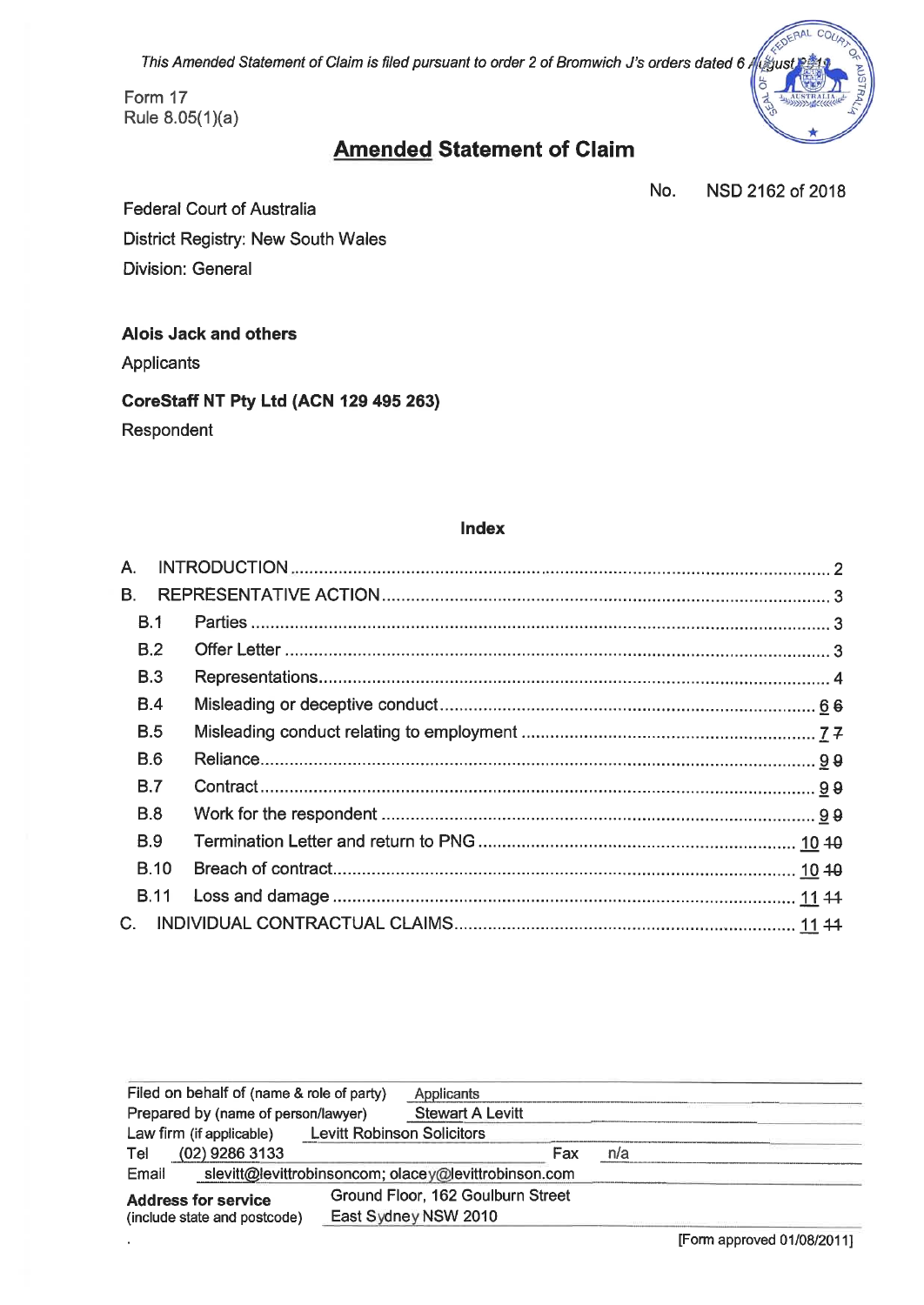#### **A. INTRODUCTION**

- $1.$ In or about 2011 and 2012, the respondent sent to each applicant a standard form letter styled "Re: Offer of Employment" ("Offer Letter"), further details of which are pleaded below.
- $2.$ Each Offer Letter was accepted.
- 3. On or after 23 November 2012, the respondent sent to each applicant a letter advising him that his services were no longer required ("Termination Letter"), further details of which are pleaded below.
- $4.$ For the reasons pleaded in this document, the respondent:
	- a. by issuing the Offer Letters and/or, by those letters, by making certain representations, contravened ss 18 and/or 31 of the Australian Consumer Law in Schedule 2 to the Competition and Consumer Act 2010 (Cth) ("ACL");
	- b. by issuing the Termination Letters:
		- i. terminated the employment;
		- ii. acted in breach of the contract; and
		- iii. caused loss or damage by contravening ss 18 and/or 31 of the ACL (for the purposes of s 236(1)) and/or the breach of contract.
- 5. In Part B of this document, the first applicant, for himself and each group member identified in the originating application (which includes the other applicants) ("Group Members"), brings a representative action in respect of the respondent's alleged contravening conduct and alleged breach of contract, on the basis that s 33ZE(1) of the Federal Court of Australia Act 1976 (Cth) ("FCA Act") suspends all limitation periods that would otherwise apply to the claim of a Group Member.
- 6. In Part C of this document, and if (which is denied) s 33ZE(1) of the FCA Act has no application in respect of non-party contractual claims, each applicant other than the first applicant brings an individual contractual claim.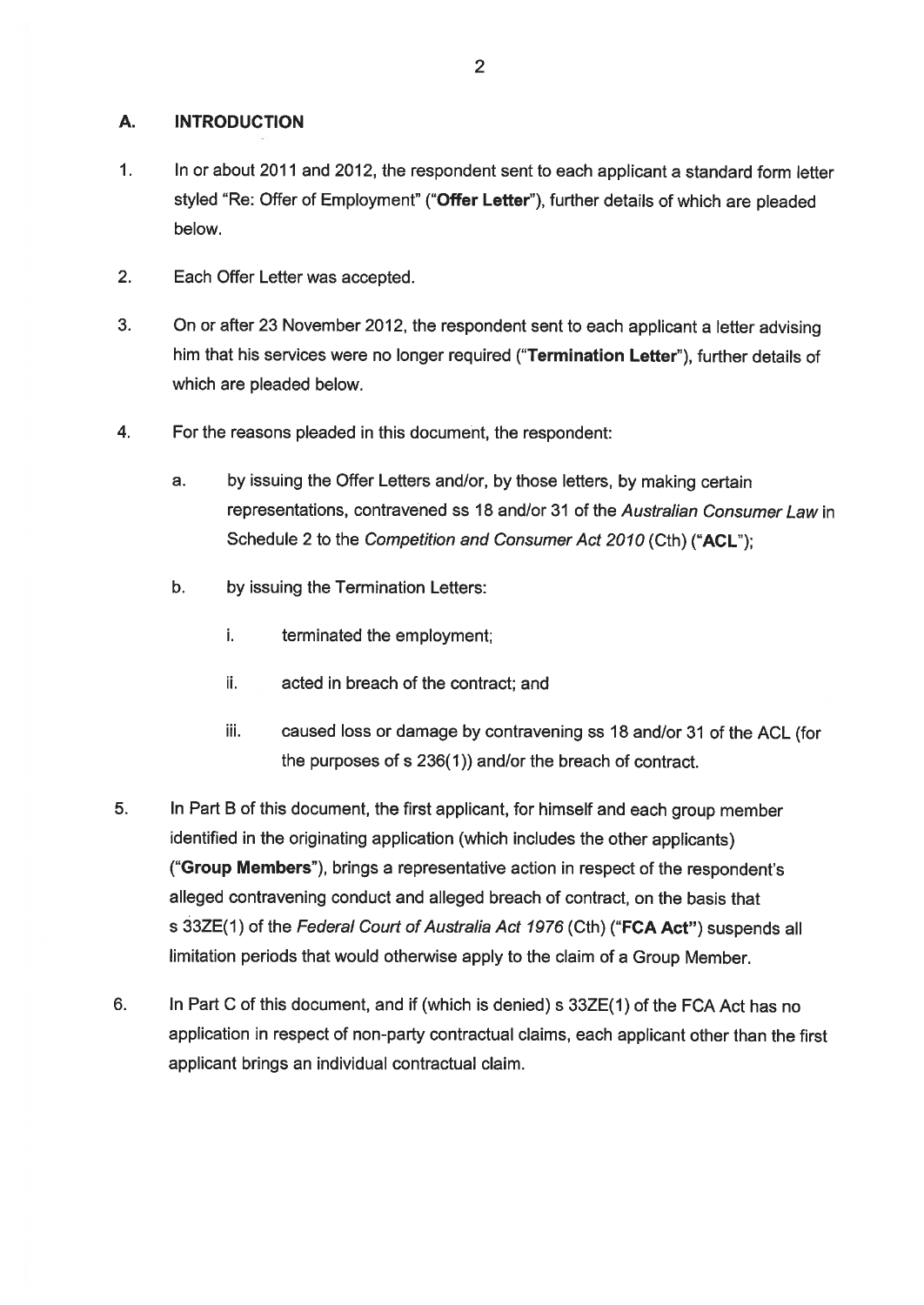#### **B. REPRESENTATIVE ACTION**

#### $B.1$ **Parties**

- $\overline{7}$ The first applicant commences the proceedings pleaded in this Part B of this statement of claim as representative proceedings pursuant to Part IVA of the FCA Act on behalf of himself and the Group Members.
- 8. Immediately prior to the commencement of these proceedings, seven or more persons have claims against the respondent within the meaning of s 33C of the FCA Act.
- 9. The respondent is and at all material times was:
	- a. incorporated in Australia pursuant to the Corporations Act 2001 (Cth) and capable of being sued;
	- b. a corporation within the meaning of the Competition and Consumer Act 2010  $(Cth)$
	- $\mathbf{C}$ . carrying on business in Australia; and
	- $d_{\cdot}$ carrying on a "labour on-hire" business whereby:
		- i. the respondent hired workers from overseas for particular occupations in Australia:
		- ii. the respondent arranged for those workers to obtain temporary work visas in Australia and sponsored their visas as provided for in Australian migration law; and
		- the workers would then be "on-hired" by the respondent to its client iii. organisations in return for a fee.

#### $B.2$ **Offer Letter**

- $10.$ On In or about 4 January 2012 late 2014, the respondent sent an Offer Letter to the first applicant in the course of and for the purposes of the respondent's business.
- $11.$ At that time, the first applicant resided in Papua New Guinea ("PNG") and was employed as a Metal Fabricator by Newcrest Mining Ltd.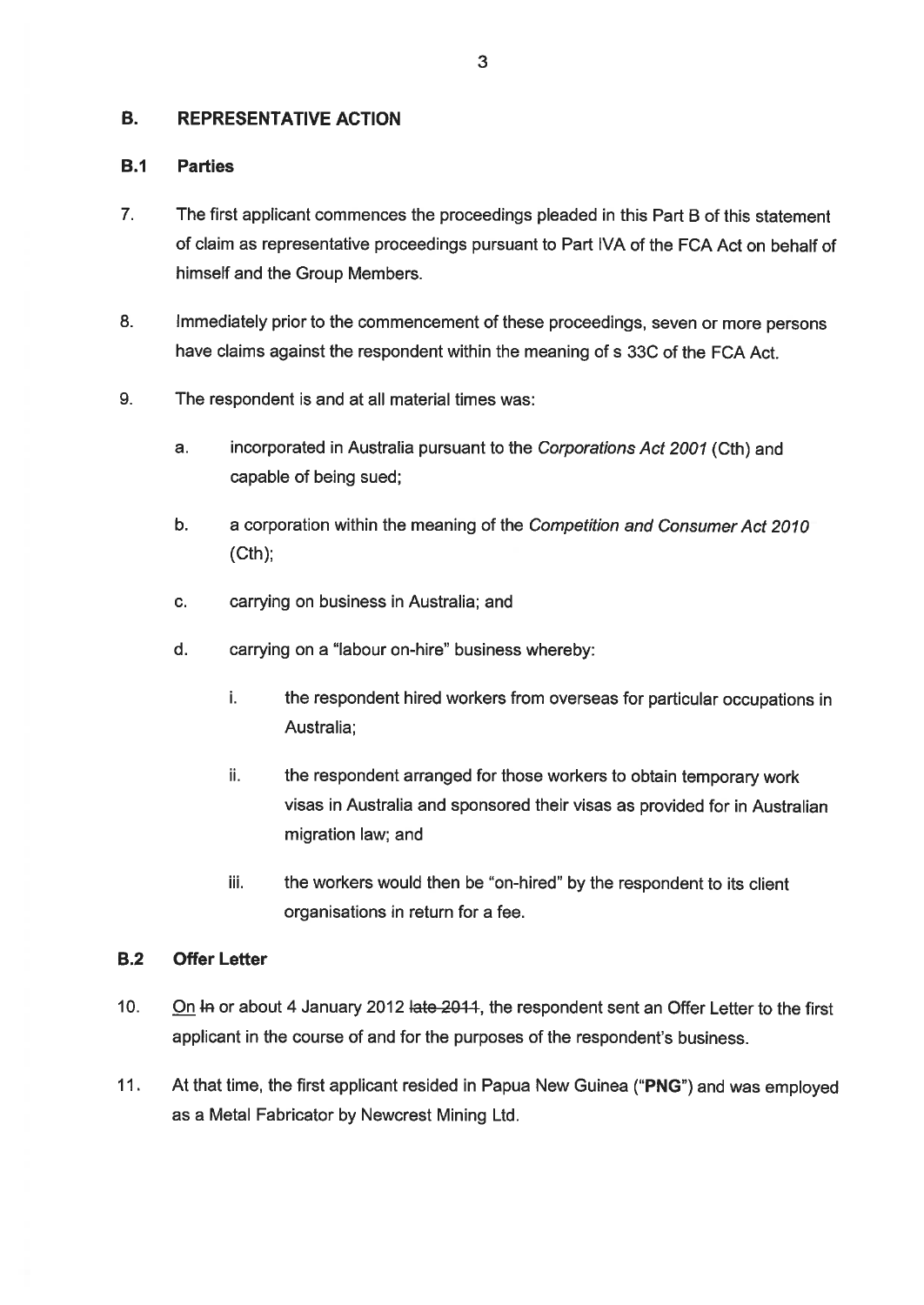### **Particulars**

Particulars of the first applicant's residency and employment at the time he received the respondent's Offer Letter will be provided at the time of the first applicant's lay evidence.

- $12.$ The respondent's Offer Letter to the first applicant:
	- offered the first applicant "a three year full time employment contract in the a. position of Metal Fabricator ANZCO occupation code 322311 with Corestaff NT Pty Ltd (Corestaff) in Australia";
	- $b.$ stated that the first applicant "will be working on a mine site in the state of Western Australia", which location "may change" depending on the respondent's client's requirements;
	- stated that first applicant's "base rate of pay is AUD 115000 420000 per annum";  $\mathbf{C}$ .
	- $d$ . stated that the first applicant would receive 9% superannuation "payable to your nominated Australian superannuation fund";
	- $\mathbf{e}$ . stated that, subject "to the work site industrial instrument of the Client, the ordinary hours of work shall be 38 hours a week";
	- $f_{\rm{L}}$ invited the first applicant to "[p]lease complete the acceptance below and return the signed copy of the letter to our office within fourteen days": and
	- otherwise is relied on and incorporated in full. g.

#### **B.3 Representations**

- $13.$ By the Offer Letter which was sent by the respondent to the first applicant, the respondent impliedly represented to the first applicant that:
	- $\mathbf{a}$ if the first applicant countersigned the Offer Letter and returned it to the respondent within 14 days, then the first applicant would be employed on the under a three year employment contract with base remuneration of A\$120,000 per year, 9% superannuation, 38 hours of work per week and subject to the express terms of the Offer Letter ("Employment Representation"), namely:
		- i. three years of fule time employment in the position of Metal Fabricator ANZCO occupation code 322311 with the respondent in Australia: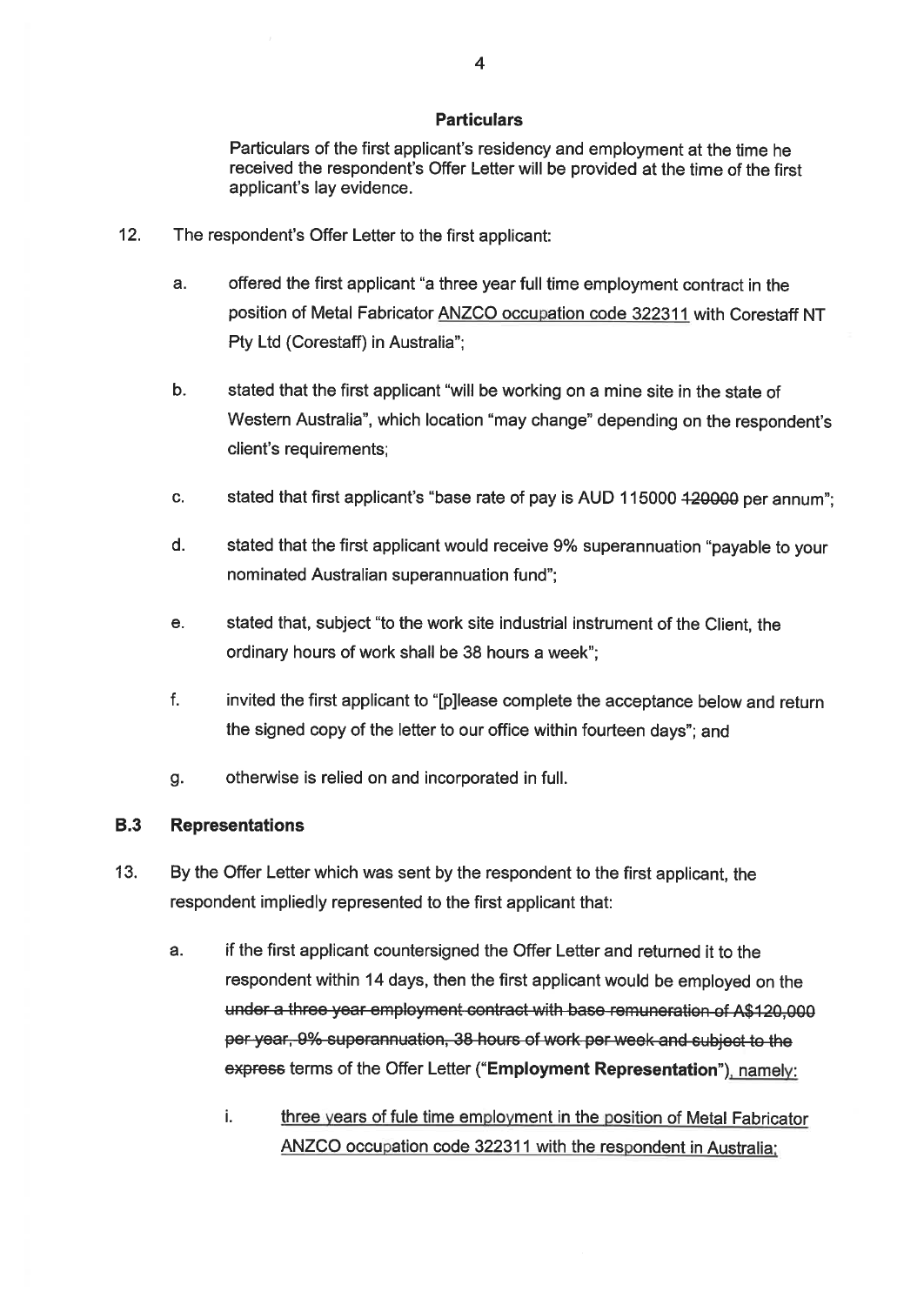- ii. working on a mine site in Western Australia, which location may change depending on the respondent's client's requirements:
- iii. a base rate of A\$115,000 per annum;
- iv. 9% superannuation payable to the first applicant's nominated Australian superannuation fund; and
- V. Subject to the work site industrial instrument of the respondent's client. ordinary hours of work of 38 hours per week.
- $b.$ the respondent had and would continue to have arrangements in place which were sufficient to meet a contractual obligation to the first applicant of the kind pleaded in paragraph 13(a)(i)-(v) above \$120,000 per year for 3 years ("Arrangements in Place Representation"); and/or
- C. the respondent had reasonable grounds to make:
	- i. the Employment Representation;
	- ii. the Arrangements in Place Representation; and/or
	- iii. the offer and the other statements which the respondent made in the Offer Letter, in particular, those pleaded in paragraph 12(a)-(e) above.

### (together, the "Reasonable Grounds Representations").

- 14. Each of the Employment Representation and, the Arrangements in Place Representation (to the extent the Arrangements in Place Representation related to the respondent continuing to have arrangements in place) and the Reasonable Grounds Representations were representations with respect to a future matter for the purposes of s 4 of the ACL.
- 14A. At the time the Offer Letter was sent by the respondent to the first applicant, the respondent:
	- a. did not have arrangements in place which were sufficient to meet a contractual obligation to the first applicant of the kind pleaded at paragraph  $13(a)(i)-(v)$ above;
	- $b.$ accordingly, did not have reasonable grounds for making either the Employment Representation or the Arrangements in Place Representation: and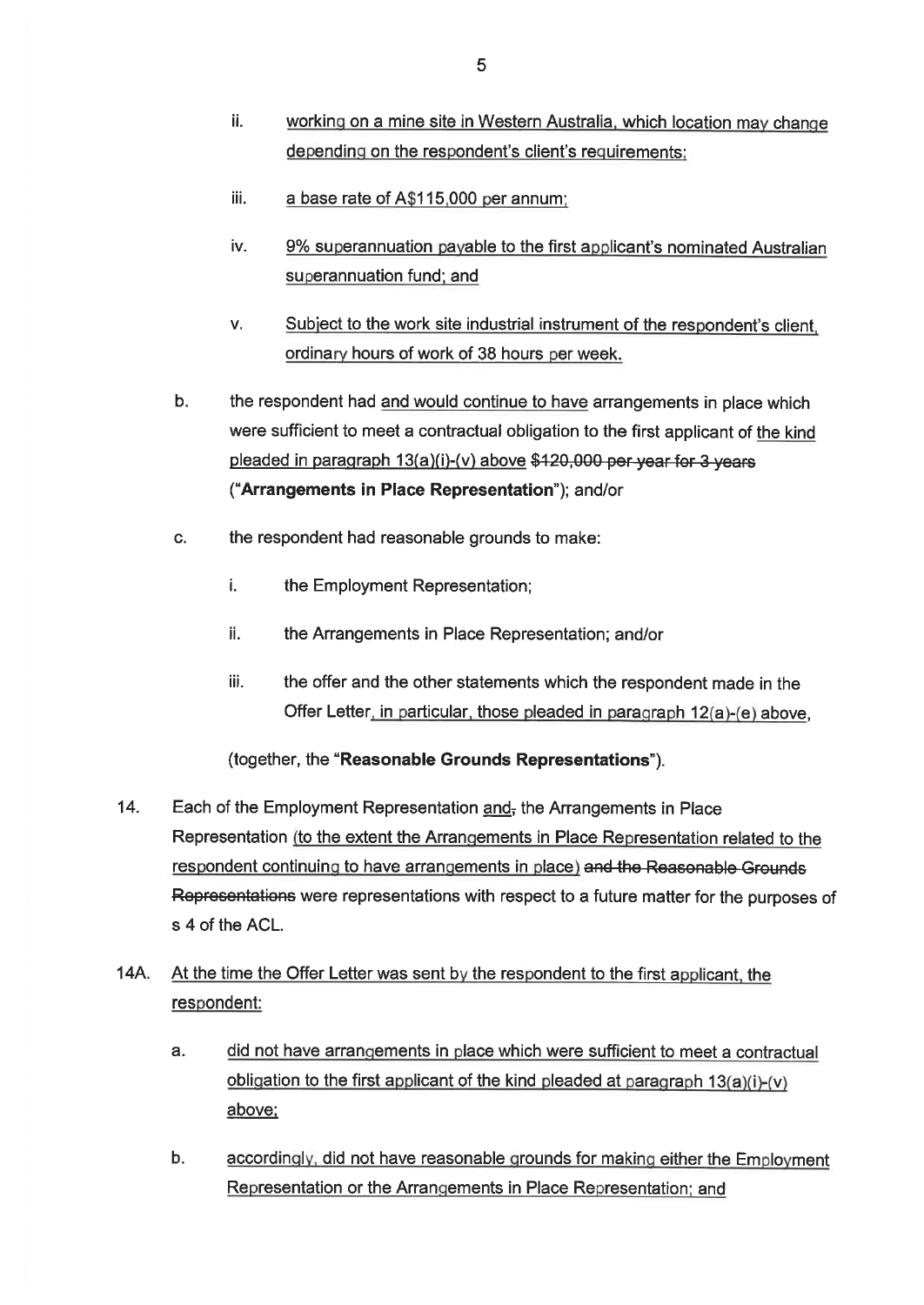$C<sub>1</sub>$ further, or alternatively, did not have reasonable grounds for making the Reasonable Grounds Representations.

#### **B.4** Misleading or deceptive conduct

- $15.$ By making the Employment Representation, the respondent engaged in conduct in trade or commerce within the meaning of s 18 of the ACL.
- $16.$ By making the Arrangements in Place Representation, the respondent engaged in conduct in trade or commerce within the meaning of s 18 of the ACL.
- $17.$ By making the Reasonable Grounds Representations, the respondent engaged in conduct in trade or commerce within the meaning of s 18 of the ACL.
- 18. The Employment Representation, on and from the time it was made, was misleading or deceptive, or likely to mislead or deceive.

### **Particulars**

The Employment Representation was akin to an offer promise that in the future, if the first applicant accepted the Offer Letter, conditions of employment on the terms of that letter would be made available and owed to him. However, the respondent was not in a position to make the kind of detailed offer set out in the Offer Letter. It did not confirm beforehand the availability of a position for the first applicant at \$11520,000 per year with the hours and superannuation etc. provided for in the Offer Letter. So much can be inferred from the conditions encountered by the first applicant immediately upon arrival in Australia (pleaded in paragraph 36.c below). As such, the respondent did not have a reasonable basis for the Employment Representation. In this regard, the first applicant relies on paragraphs 14 and 14A pleaded above and s 4 of the ACL. Further particulars may be provided after the first applicant's evidence and discovery.

The Arrangements in Place Representation, on and from the time it was made, was 19. misleading or deceptive, or likely to mislead or deceive.

### **Particulars**

The first applicant repeats the particulars to paragraph 18 above. In particular, for the time that the Arrangements in Place Representation was made, the first applicant relies on paragraph 14(a) pleaded above and for the time afterward, the first applicant also relies on s 4 of the ACL.

The Reasonable Grounds Representations, on and from the time that they were made, 20. were misleading or deceptive, or likely to mislead or deceive.

### **Particulars**

The first applicant repeats the particulars to paragraph 18 above. The first applicant relies on paragraph 14A(b) above.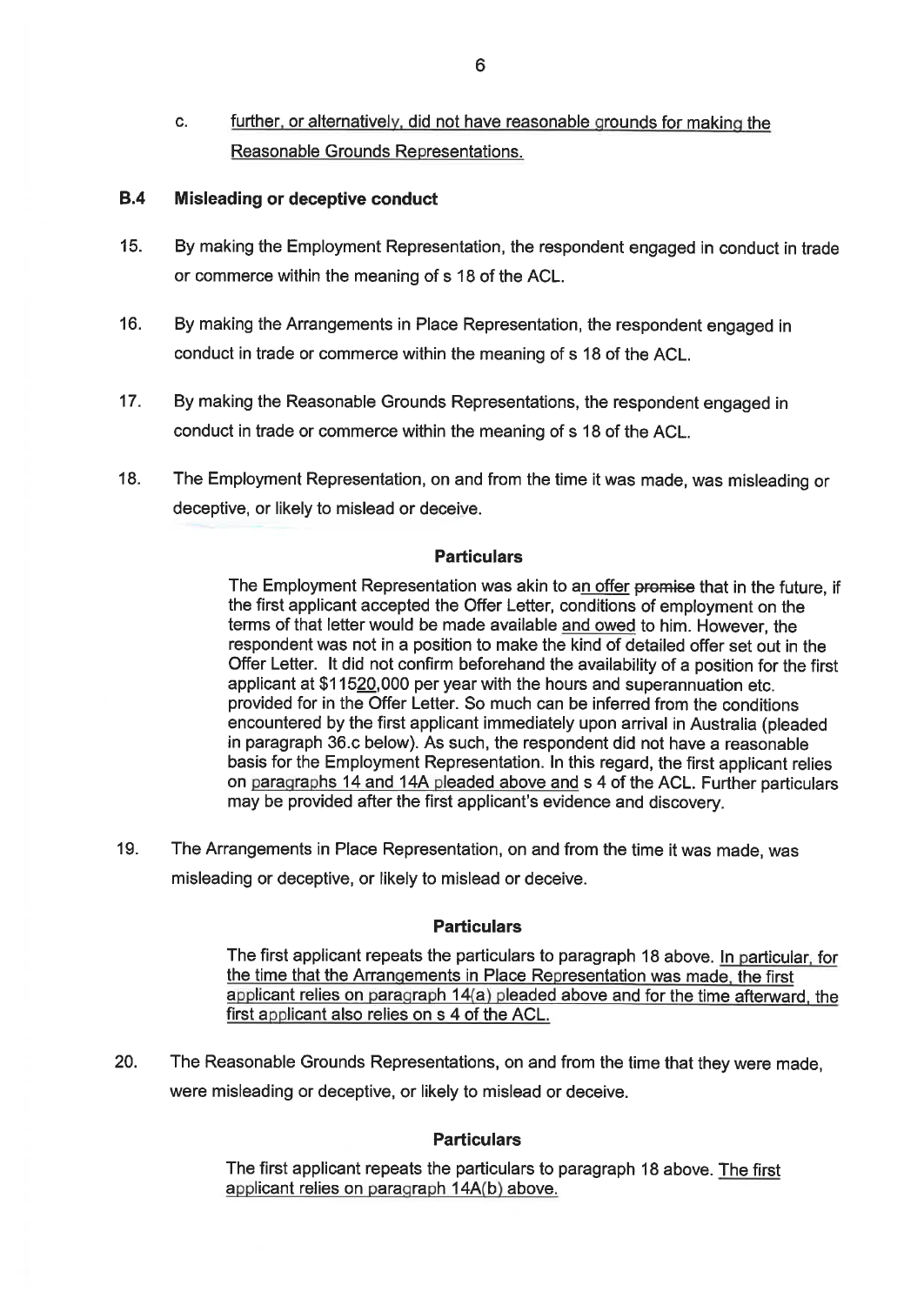- $21 -$ By making the Employment Representation, the respondent engaged in conduct in contravention of s 18 of the ACL.
- $22.$ By making the Arrangements in Place Representation, the respondent engaged in conduct in contravention of s 18 of the ACL.
- 23. By making the Reasonable Grounds Representations, the respondent engaged in conduct in contravention of s 18 of the ACL.

#### $B.5$ Misleading conduct relating to employment

- Further, or in the alternative, in making the Employment Representation, the respondent 23A. engaged in conduct in relation to employment:
	- a. That is pleaded in paragraph  $13(a)(i)-(v)$  above:
	- b. That was to be, or may be, offered by the respondent at the time the Offer Letter was countersigned by the applicant; and
	- That would thereafter be offered by the respondent to the first applicant. C.
- 24. Further, or in the alternative, in By making the Employment Representation, the respondent engaged in conduct in relation to employment that was to be, or may be, offered by the respondent within the meaning of s 31 of the ACL.
- Further, or in the alternative, in making the Arrangements in Place Representation, the 24A. respondent engaged in conduct in relation to employment:
	- a. That is pleaded in paragraph  $13(a)(i)-(v)$  above;
	- $b.$ That was to be, or may be, offered by the respondent at the time the Offer Letter was countersigned by the applicant; and
	- C. That would thereafter be offered by the respondent to the first applicant.
- 25. Further, or in the alternative, in By making the Arrangements in Place Representation. the respondent engaged in conduct in relation to employment that was to be, or may be, offered by the respondent within the meaning of s 31 of the ACL.
- Further, or in the alternative, in making the Reasonable Grounds Representations, the 25A. respondent engaged in conduct in relation to employment:
	- That is pleaded in paragraph 13(a)(i)-(v) above; a.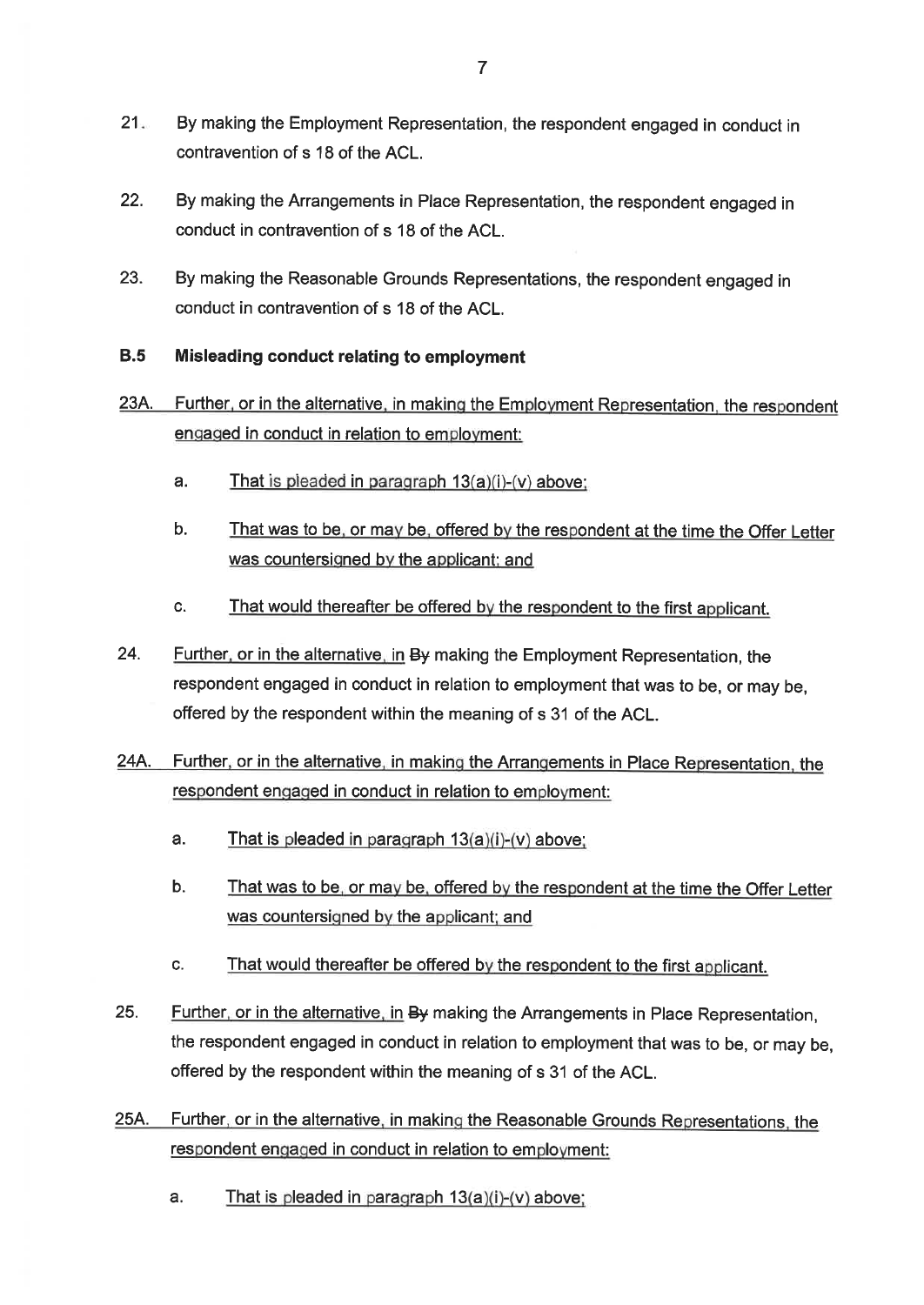- $\mathbf{b}$ . That was to be, or may be, offered by the respondent at the time the Offer Letter was countersigned by the applicant; and
- That would thereafter be offered by the respondent to the first applicant.  $\mathbf{C}$ .
- 26. Further, or in the alternative, in By making the Reasonable Grounds Representations. the respondent engaged in conduct in relation to employment that was to be, or may be. offered by the respondent within the meaning of s 31 of the ACL.
- $27.$ At the time of the Employment Representation, Arrangements in Place Representation and/or Reasonable Grounds Representations, the first applicant was seeking employment with the respondent within the meaning of s 31 of the ACL.
- 28. The Employment Representation, on and from the time it was made, was misleading as to the availability, nature and terms or conditions of the employment that was to be or may be offered by the respondent.

### **Particulars**

The first applicant repeats the particulars to paragraph 18 above.

29. The Arrangements in Place Representation, on and from the time it was made, was misleading as to the availability, nature and terms or conditions of the employment that was to be or may be offered by the respondent.

### **Particulars**

The first applicant repeats the particulars to paragraph 19 48 above.

30. The Reasonable Grounds Representations, on and from the time they were made, were misleading as to the availability, nature and terms or conditions of the employment that was to be or may be offered by the respondent.

### **Particulars**

The first applicant repeats the particulars to paragraph 20 48 above.

- $31.$ By reason of paragraphs 14 and 28, in making the Employment Representation, the respondent engaged in conduct in contravention of s 31 of the ACL.
- $32.$ By reason of paragraphs 14, 14A(a) and 29, in making the Arrangements in Place Representation, the respondent engaged in conduct in contravention of s 31 of the ACL.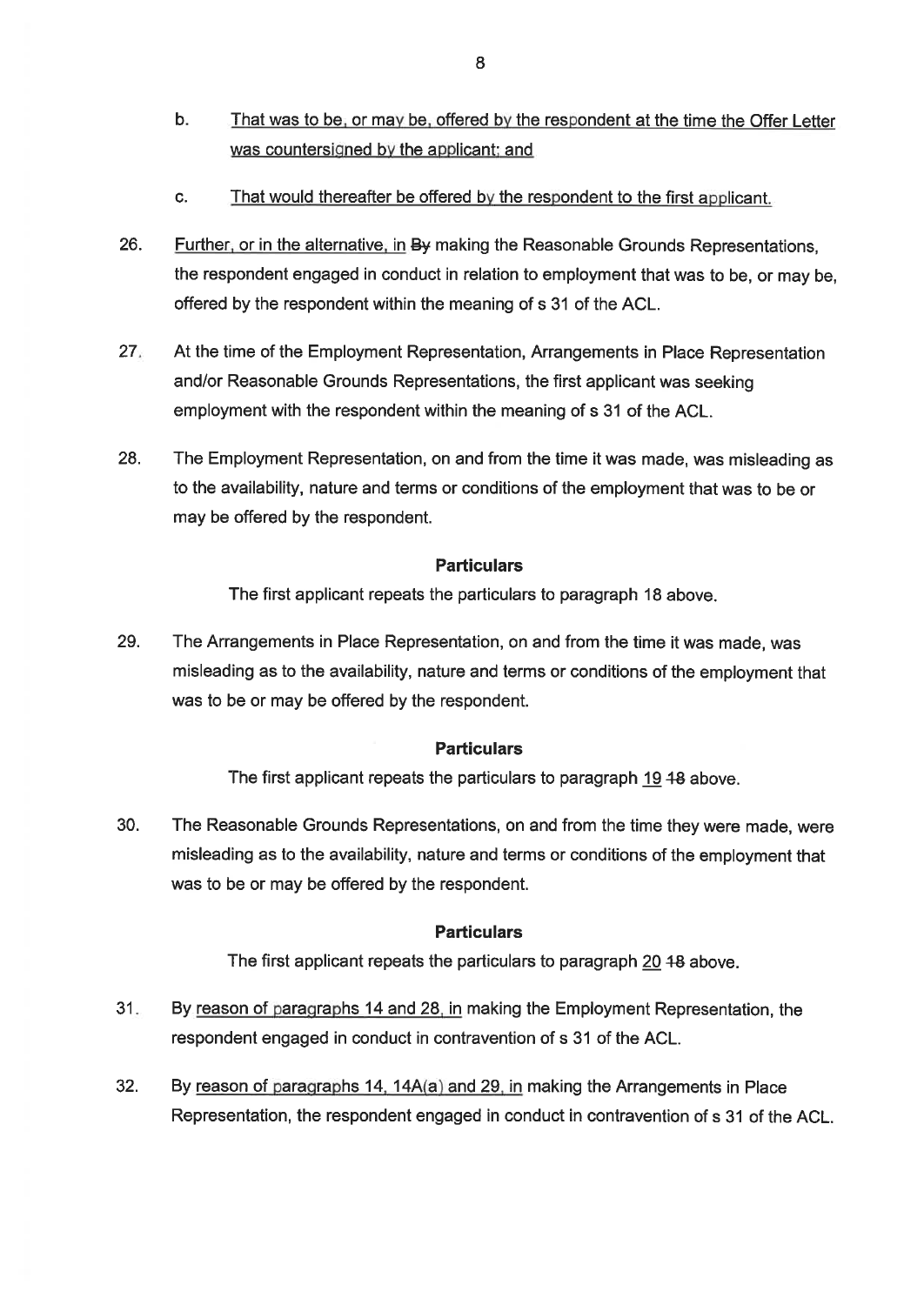33. By reason of paragraphs 14, 14A(b) and 30, in making the Reasonable Grounds Representations, the respondent engaged in conduct in contravention of s 31 of the ACL.

#### $B.6$ **Reliance**

- 34. In reliance on:
	- a. the Employment Representation;
	- $b.$ the Arrangements in Place Representation; and/or
	- C. the Reasonable Grounds Representations,

and in late 2011 to early 2012:

- $d_{-}$ on or about 25 January 2012, the first applicant countersigned the Offer Letter under the words, inter alia, "Acknowledged and accepted", and returned it to the respondent;
- e. the first applicant resigned from what was then his employment in PNG;
- f. the first applicant travelled from PNG to Perth, Western Australia to commence his employment with the respondent; and
- the first applicant incurred expenses in travelling from PNG to Australia. g.

#### **B.7 Contract**

35. The respondent's Offer Letter, once accepted by the first applicant, constituted a contract between the first applicant and the respondent on the terms and conditions of that letter.

#### **B.8** Work for the respondent

- 36. Between approximately July February 2012 and 23 November 2012:
	- a. the first applicant performed work for the respondent;
	- b. the respondent, itself or via another entity within the "CoreStaff" group, made payments to the first applicant on account of his expenses, wages and entitlements; and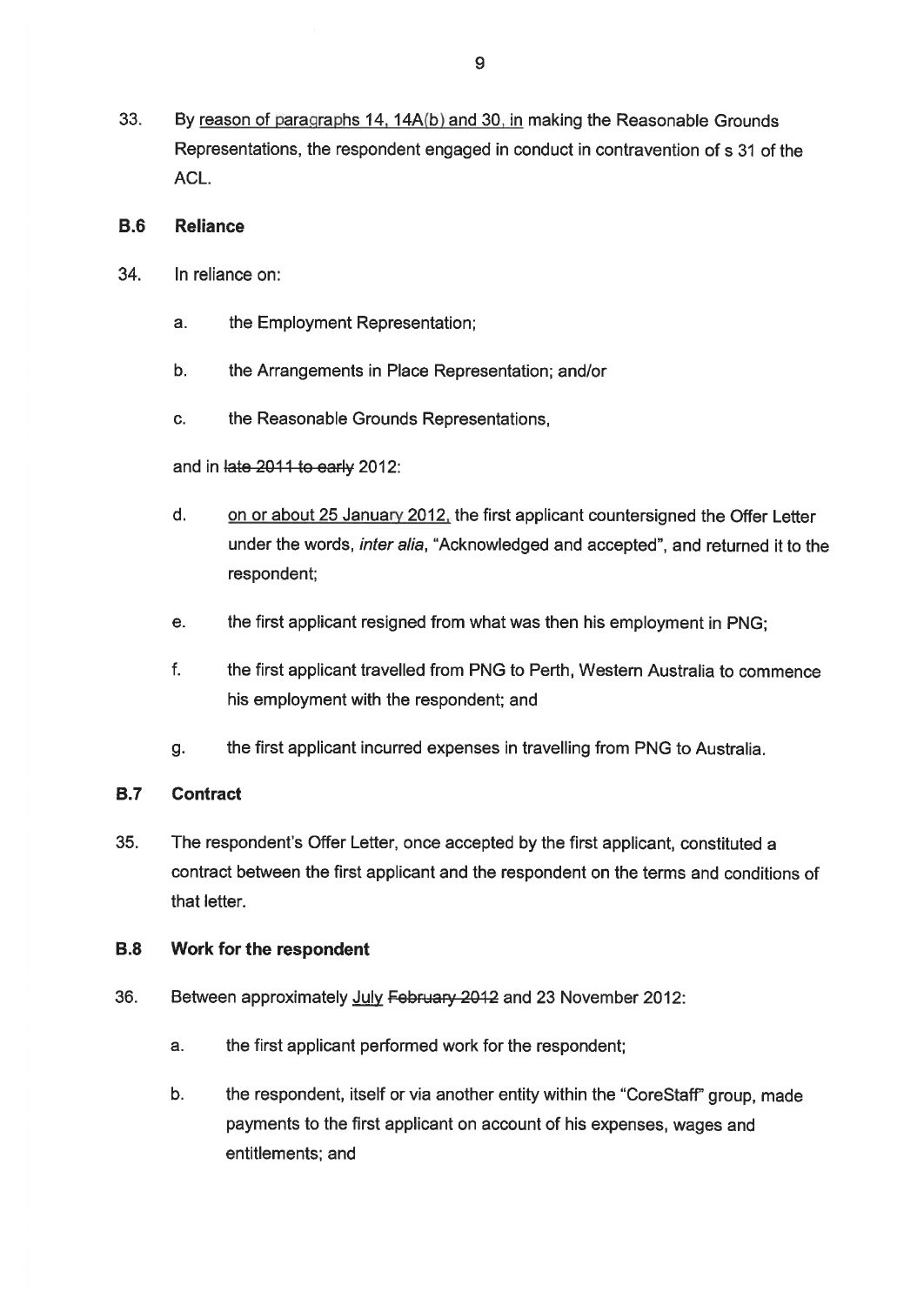$\overline{c}$ . the work provided by the respondent to the first applicant differed from what was detailed in the Offer Letter.

### **Particulars**

The first applicant was required to perform shift work on a two-weeks-on-oneweek-off basis, alternating between one week of night shifts and one week of day shifts. When working, the first applicant's hours were 84 hours per week comprising shifts of 12 hours per day, seven days per week at a flat hourly rate of \$45 per hour. Further particulars, including of the amounts paid to the first applicant, will be provided after the first applicant's lay evidence and after discovery.

#### **Termination Letter and return to PNG B.9**

- 37. On or about 23 November 2012, the respondent issued a Termination Letter to the first applicant.
- 38 From and after the time of the respondent's Termination Letter:
	- a. the respondent did not employ the first applicant in any capacity:
	- $b.$ the respondent made no payments to the first applicant in respect of his employment entitlements; and
	- the respondent terminated the first applicant's employment. C.
- 39. In or about December 2012, the first applicant obtained sponsorship and employment from Tristar Industries Ptv Ltd.

### **Particulars**

Further particulars will be provided at discovery.

### **B.10 Breach of contract**

- 40. On and from the date of the respondent's Termination Letter, the respondent breached the parties' contract:
	- $a<sub>z</sub>$ by purporting to terminate the parties' contract without any right to do so; and/or
	- $b.$ by failing to make payments to the first applicant in accordance with the parties' contract.
- 41. At all relevant times the first applicant was ready, willing and able to perform work required of him in accordance with the parties' contract.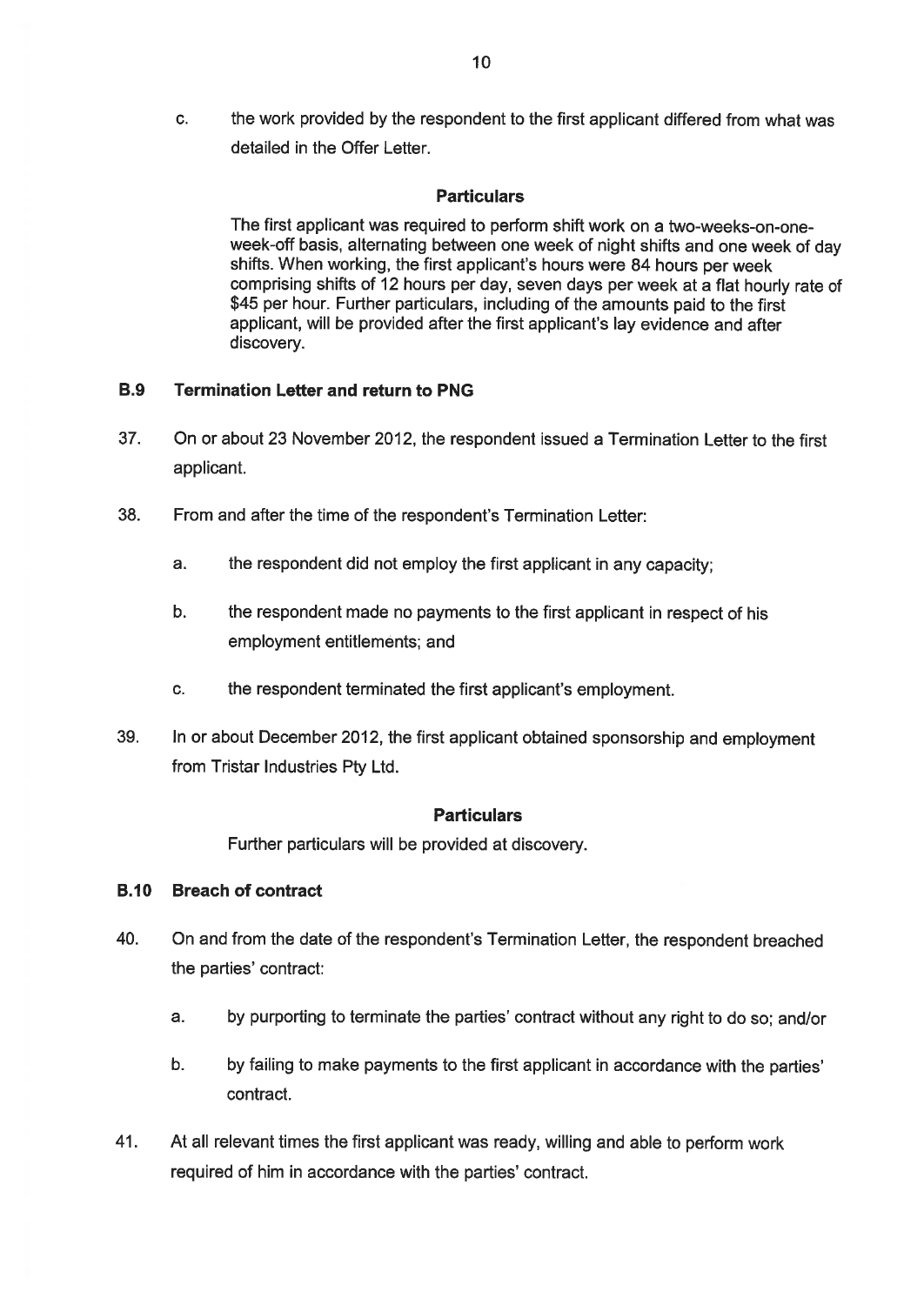### **B.11** Loss and damage

42. The first applicant and Group Members have suffered loss and damage by and resulting from the contraventions and breach of contract (or any one or combination of them) pleaded in this Part B.

### **Particulars**

The loss suffered by the first applicant will be calculated by reference to:

- for the ACL contraventions: the difference between, on the one hand, the i. income the first applicant would have earnt in employment in PNG for the three years identified in the Offer Letter and, on the other hand, income actually received from the respondent and any other employer during that period, plus compensatory damages for the cost of, and the disappointment and injury to feelings occasioned by, relocating to Australia under false pretences and being left in Australia suddenly and unexpectedly without employment; and
- for breach of contract: the total sum of the outstanding benefits under the ii. parties' contract for the remainder of the term of three years.

Further particulars in relation to the first applicant's losses will be provided after the service of evidence and discovery.

Particulars of the losses of Group Members will be provided following opt out, the determination of the first applicant's claim and identified common issues at an initial trial and if and when it is necessary for a determination to be made of the individual claims of those Group Members.

#### C. **INDIVIDUAL CONTRACTUAL CLAIMS**

- In the alternative, and if (which is denied) s 33ZE(1) of the FCA Act has no application in 43. respect of non-party contractual claims, each applicant other than the first applicant ("Remaining Applicants") brings an individual contractual claim as pleaded in this Part C.
- 44. Each of the Remaining Applicants:
	- $a<sub>1</sub>$ received an Offer Letter from the respondent;
	- countersigned the Offer Letter under the words, inter alia, "Acknowledged and  $b.$ accepted", and returned it to the respondent;
	- C. resigned from what was then their employment in PNG;
	- d. travelled from PNG to Perth, Western Australia to commence employment with the respondent;
	- incurred expenses in travelling from PNG to Australia; е.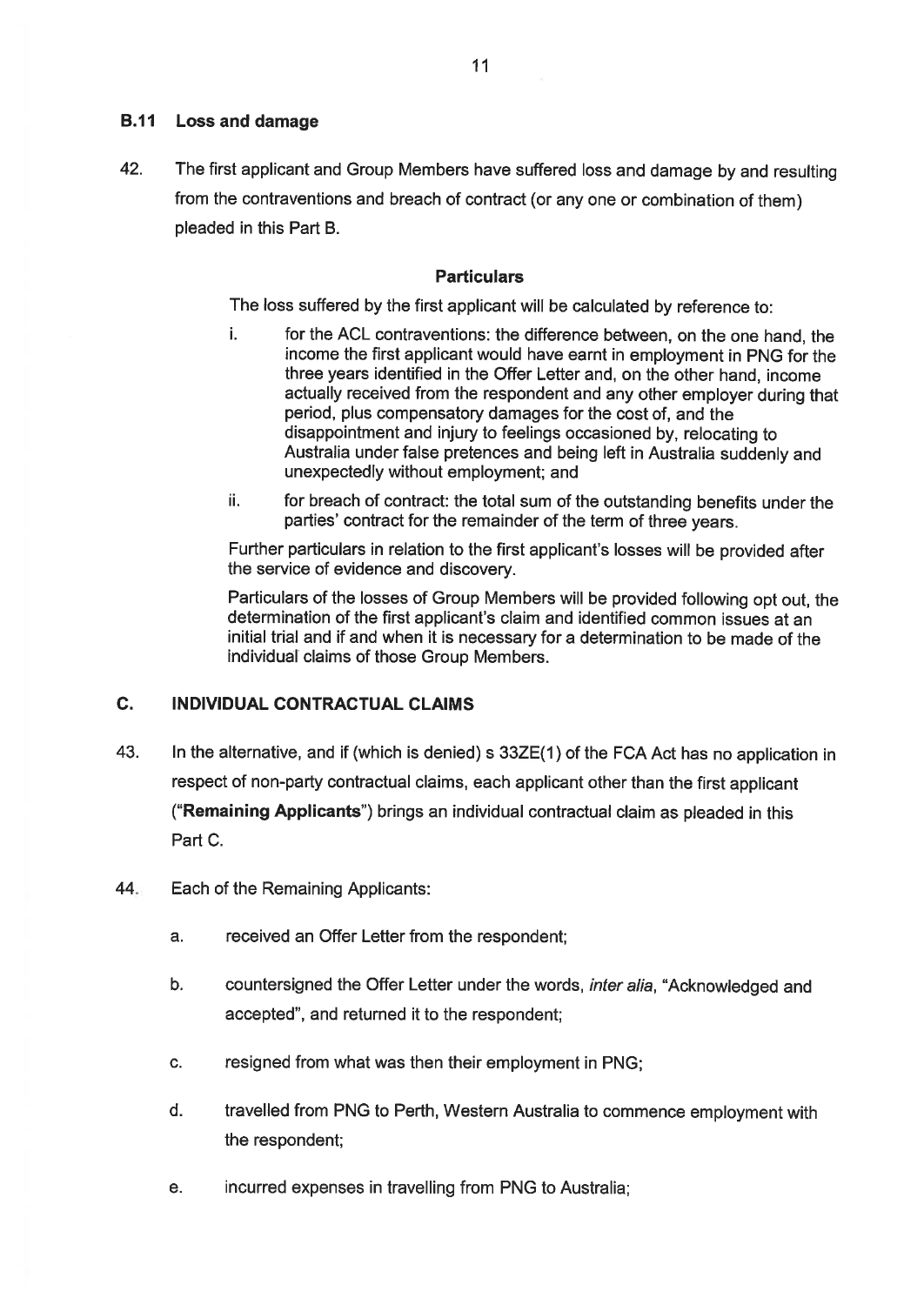- $f_{\rm{L}}$ performed work for the respondent;
- received a Termination Letter; and g.
- $h$ . was not paid anything further by the respondent from the date of that Remaining Applicant's Termination Letter.
- 45. The respondent's Offer Letter, once accepted by each Remaining Applicant, constituted a contract between the first applicant and the respondent on the terms and conditions of that letter.
- 46. On and from the date of the respondent's Termination Letter, the respondent breached the parties' contract:
	- $a<sub>z</sub>$ by purporting to terminate the parties' contract without any right to do so: and/or
	- by failing to make payments to the relevant Remaining Applicant in accordance **.** with the parties' contract.
- 47. At all relevant times the Remaining Applicants were ready, willing and able to perform work required in accordance with the parties' contract.
- 48. The respondent is liable to pay damages to the Remaining Applicants for breach of contract.

### **Particulars**

Damages will in the amount of the total sum of the outstanding benefits under the contract between each Remaining Applicant and the respondent for the remainder of the term of three years.

Date: 7 August 2019 22 November 2018

**Signed by Stewart Alan Levitt** Lawyer for the Applicants

This pleading was prepared by J. J. Fernon SC and J. C. Conde of counsel.